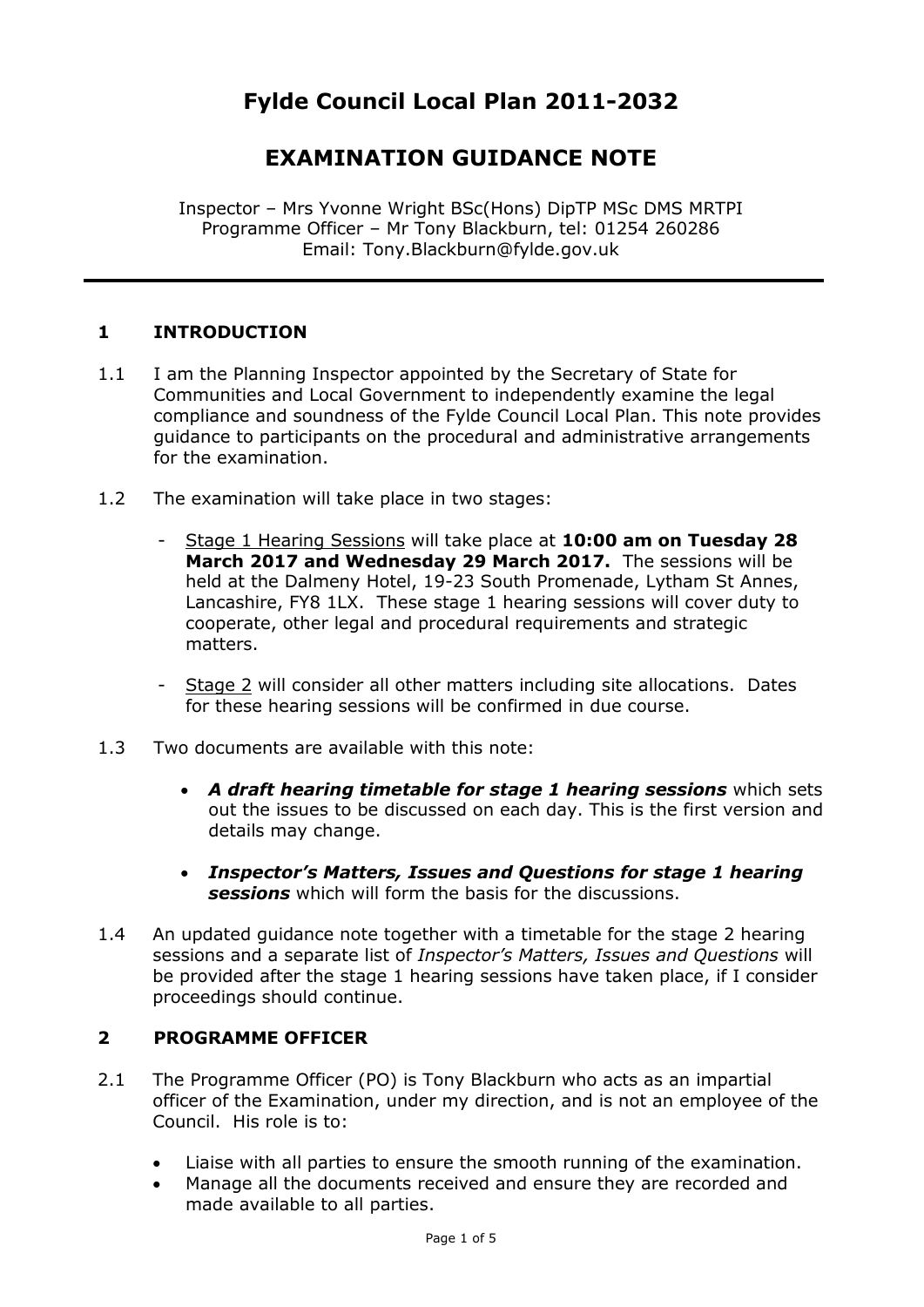- Maintain the examination document list and library.
- Act as the point of contact and assist me with all procedural and administrative matters.
- 2.2 All programming queries, practical and procedural points should be addressed to the Programme Officer. He will pass them on to me for a reply, if necessary, but carries his own authority to act in accordance with the regulations. The Programme Officer's contact details are set out above.
- 2.3 Copies of all documents originally submitted by the Council to the Inspector are available to view on the Council's webpage [http://www.fylde.gov.uk/council/planning-policy--local-plan-/local](http://www.fylde.gov.uk/council/planning-policy--local-plan-/local-development-framework/www-fylde-gov-uk-submission/)[development-framework/www-fylde-gov-uk-submission/](http://www.fylde.gov.uk/council/planning-policy--local-plan-/local-development-framework/www-fylde-gov-uk-submission/) Additionally, copies of subsequent Examination documents are available via the following webpage [http://www.fylde.gov.uk/council/planning-policy--local-plan-/local](http://www.fylde.gov.uk/council/planning-policy--local-plan-/local-development-framework/www-fylde-gov-uk-examination/)[development-framework/www-fylde-gov-uk-examination/](http://www.fylde.gov.uk/council/planning-policy--local-plan-/local-development-framework/www-fylde-gov-uk-examination/) Any participant who does not have access to the internet should contact the Programme Officer so that alternative arrangements can be made.

# **3 SCOPE OF THE EXAMINATION AND INSPECTOR'S ROLE**

- 3.1 My role is to assess whether the Plan has been prepared in accordance with the duty to cooperate, legal and procedural requirements and assess whether it is sound, in respect of the relevant legislation, associated regulations and the National Planning Policy Framework (the Framework).
- 3.2 As set out in the Framework<sup>1</sup>, assessing soundness involves determining whether the Plan is:
	- *Positively prepared* based on a strategy which seeks to meet objectively assessed development and infrastructure requirements;
	- *Justified* the most appropriate strategy when considered against the alternatives, based on proportionate evidence;
	- *Effective* deliverable over the Plan period and based on effective joint working; and
	- *Consistent with national policy* to enable the delivery of sustainable development in accordance with the policies in the Framework.
- 3.3 My starting point for the examination is that the Council has submitted a Plan which they consider is sound and legally compliant. Those seeking changes must demonstrate why the Plan does not meet these criteria.
- 3.4 There are two ways by which changes can be made to the submitted plans: (a) *Main modifications* recommended by the Inspector; and (b) *Additional modifications* (often called *minor modifications*) made by the Council.
- 3.5 However I can only recommend *main modifications* if they are necessary to resolve problems that would otherwise make the submitted Plan unsound or

1

<sup>1</sup> <http://planningguidance.communities.gov.uk/blog/policy/>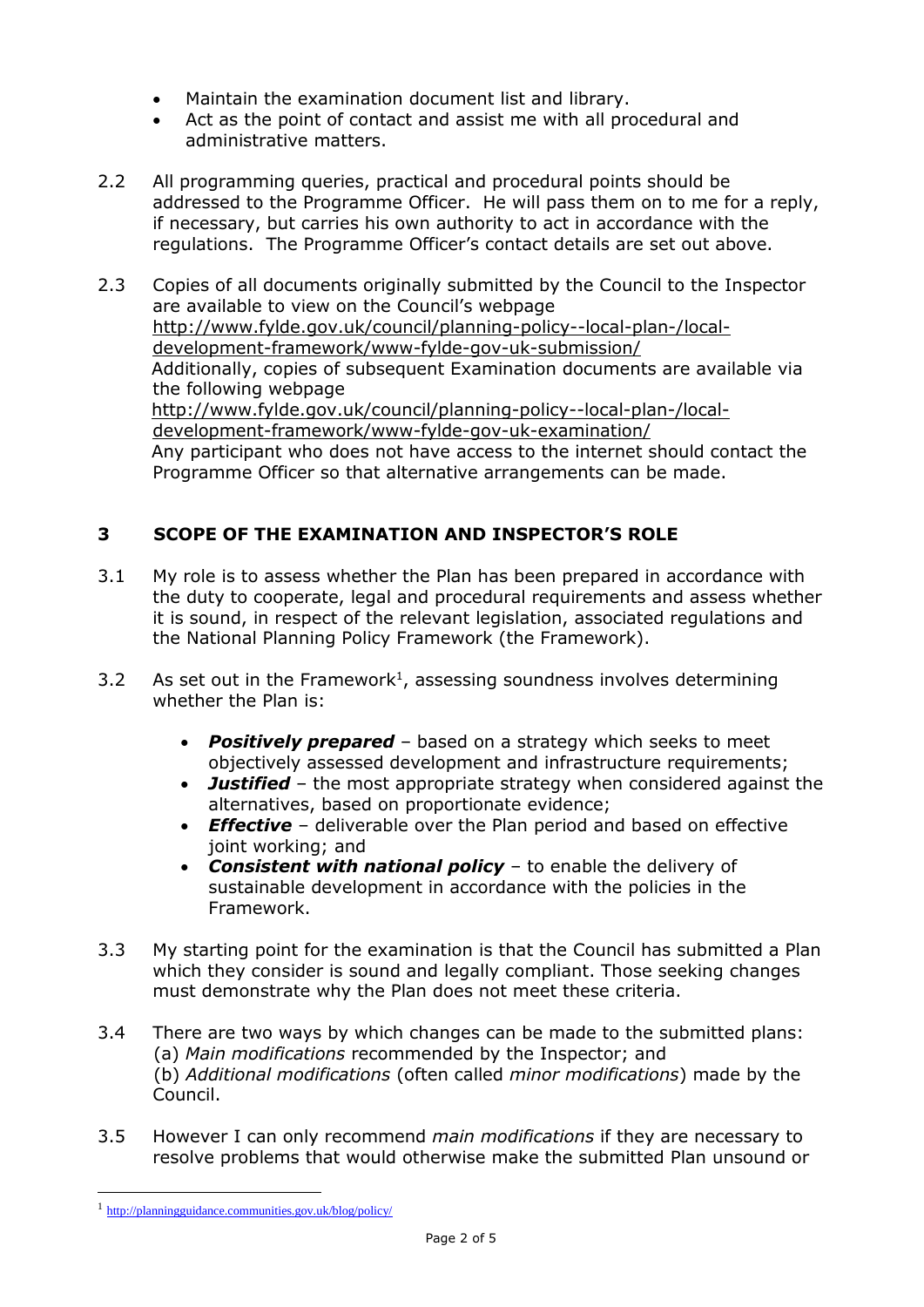not legally compliant. *Main modifications* are changes which alone or in combination with others, would materially alter the Plan or policies and must be subject to consultation.

3.6 *Additional modifications* are those changes which do not materially affect the policies in the Plan. The Council has published a schedule of proposed minor modifications which it intends to incorporate into the Plan (SD014).

#### **4 STAGE 1 HEARING SESSIONS**

- 4.1 As set out in the introduction, the stage 1 hearing sessions will focus discussions on matters including the duty to cooperate, other legal compliance and procedural matters, objectively assessed housing and employment needs and the development strategy. Whilst there may be discussions about broad locations for growth, there will be no discussions on specific sites and proposed allocations at this stage. This will take place under Stage 2.
- 4.2 Morning hearing sessions will commence at 1000 and finish around 1300 on each day unless stated otherwise. The afternoon sessions will commence at 1400 and finish at around 1700 each day unless stated otherwise. Lunch will normally be between 13:00 and 14:00 and there will be short breaks midmorning and mid-afternoon as appropriate on each day.
- 4.3 The purpose of the hearings is to focus on the issues that I consider need further discussion. This is to enable me to obtain the information I need to come to a conclusion on the matters and issues before me. The hearings will be in the form of structured round table discussions which I shall lead. There will be no formal presentation of evidence or cross-examination. The discussion will focus on the issues in the programme together with any additional points or supplementary questions I wish to ask arising from any further written statements.
- 4.4 Following my opening statement, participant introductions and the Council's opening statement, I will progress the hearings by drawing those present into the discussion in such a way as to enable me to gain the information necessary to come to a decision on the relevant matters. All participants invited to attend individual sessions will have the opportunity to contribute to the discussions.
- 4.5 The purpose of the hearings programme is to set out the issues and matters for each session to focus discussion. This is currently in draft and may be subject to change. The final version will be issued shortly before the hearings and will contain a list of participants invited to each session. In the meantime if you think that a programme or issue change should be made, please inform the Programme Officer without delay, giving your reasons and I may consider it.
- 4.6 Please remember that all mobile phones and similar devices must be switched off when the hearings are in session.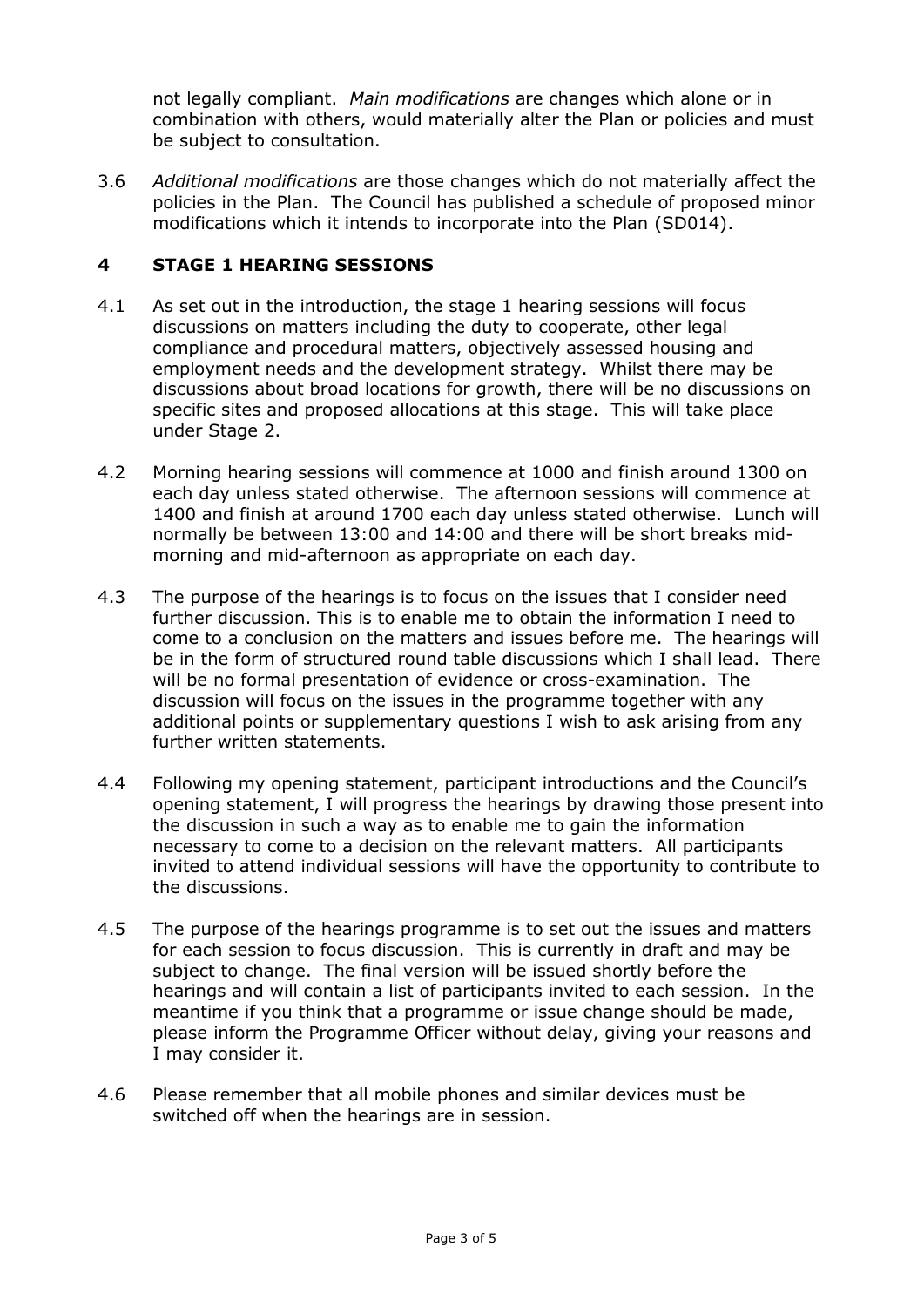### **5 PARTICIPATION AT THE HEARINGS AND FURTHER STATEMENTS**

- 5.1 The Examination will be progressed in an effective and efficient manner, with focussed discussions on the issues identified. Only those seeking changes to the Plan have a right to be invited to and participate in relevant hearing sessions. However the sessions are open for anyone to observe.
- 5.2 Those who have made representations within the relevant time period should have already decided whether their views have been adequately expressed in written form or whether they wish to also present them at a hearing session. Both methods will carry the same weight and I will have equal regard to views put at the hearings or in writing. Attendance at a hearing session will only be useful and helpful to me if participants can engage in a debate and focus on specific matters.
- 5.3 Those wishing to participate in the hearing sessions must contact the Programme Officer as soon as possible and by Monday 13 March 2017 at the latest so that the timetable and other arrangements can be finalised. Please also let the Programme Officer know if any adjustments or arrangements need to be made to facilitate your attendance.
- 5.4 Anyone participating in the hearings may prepare a statement in response to my **matters, issues and questions** that I have identified for the particular session of interest. However this is not compulsory and should not merely repeat what is in the representations, nor stray beyond the issues to which each original representation refers. Also where relevant to the participant's original concerns, reference can also be made to my initial questions to the Council dated 12 January 2017 (EL1.001a) and the Council's letter in response dated 27 January 2017 (EL1.001b).
- 5.5 If a statement is produced, this should be submitted by email to the Programme Officer by **21.00 on Monday 13 March 2017**. In addition **four paper copies** of the statement should be sent to the Programme Officer at 15 Ottawa Close**,** Blackburn BB2 7EB to be received by this date.
- 5.6 The examination documents are available on the Council's website. These include the Council's submitted Local Plan, background papers and other documents that parties may wish to refer to. Accordingly, participants should not attach extracts of these documents to statements. However it would be useful within your statement when referring to any of these documents to include the examination document number and relevant page numbers where possible.
- 5.7 Any additional submissions produced by participants should be succinct and avoid unnecessary detail and repetition. There is no need to re-state previous submissions as I will take these in to account. It is the quality of the reasoning that carries weight, not the scale of the documents or the weight of the appendices. All further statements should be no longer than 3,000 words. Appendices are not included in the word limit but these should only be submitted, suitably referenced, if they are essential. Any submissions that are of excessive length and/or containing irrelevant or repetitious material may be returned. No additional statements or documents will be accepted during the hearing sessions, unless I request them.